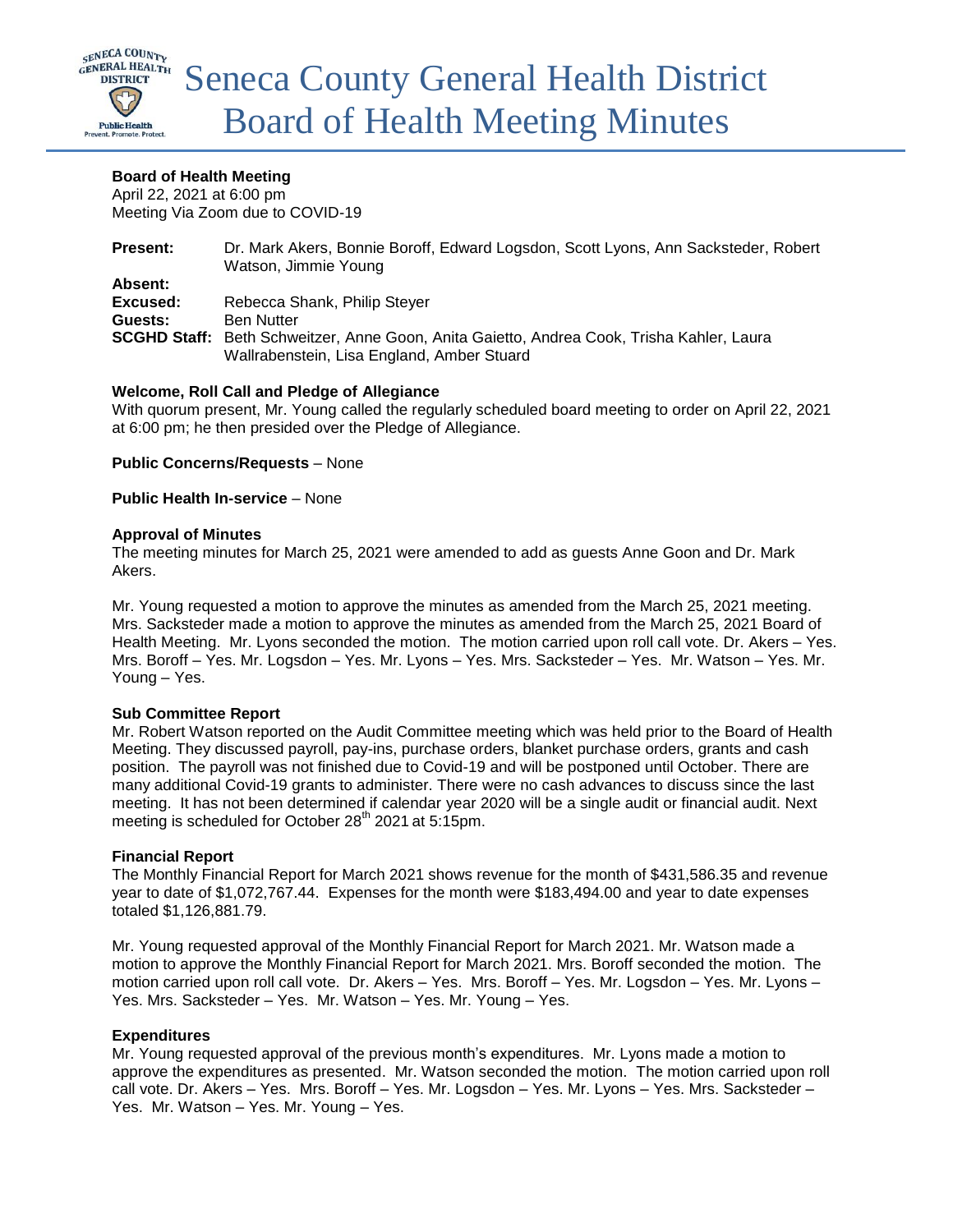# **Out of County Meetings/Travel** – None

## **Advances/Repayments/Transfers** – None

# **Supplements** – None

## **Contracts**

Mr. Young requested a motion to approve Contracts:

- a. Director of the Environmental Protection Agency of the State of Ohio, for water pollution control loan fund assistance, effective upon signatures, through 11/30/2022; not to exceed \$150,000.00 (payee)
- b. Mercy Tiffin Emergency Care Center for participation in Integrated Naloxone Access and Infrastructure Grant, effective upon signatures –08/31/2021, no money

Mrs. Sacksteder made a motion to approve the Contracts. Mrs. Boroff seconded the motion. The motion carried upon roll call Dr. Akers – Yes. Mrs. Boroff – Yes. Mr. Logsdon – Yes. Mr. Lyons – Yes. Mrs. Sacksteder – Yes. Mr. Watson – Yes. Mr. Young – Yes.

### **Resolutions**

Mr. Young requested a motion to approve Resolutions:

a. 2021.05 – Resolution Expressing Appreciation to Beth Schweitzer

Mrs. Sacksteder made a motion to approve the Resolutions. Mr. Logsdon seconded the motion. The motion carried upon roll call vote. Dr. Akers – Yes. Mrs. Boroff – Yes. Mr. Logsdon – Yes. Mr. Lyons – Yes. Mrs. Sacksteder – Yes. Mr. Watson – Yes. Mr. Young – Yes.

Members of the board expressed their appreciation to Beth Schweitzer for her service to the Seneca County General Health District and her 29 years in public health.

## **Division Reports**

**WIC**

Mr. Young turned the floor over to the Director of the WIC Division, Trisha Kahler, RD LD. Mrs. Kahler reviewed her report included in board member's packet:

Service: We have started assigning \$35 per qualified participant for fruit and vegetable purchases through July.

Women and children are also now able to substitute cheese for a portion of the milk option if desired. Cheese has previously only been assigned to breastfeeding women.

Quality: The Management Evaluation has been completed and there were no corrective actions to address.

State WIC is hosting telehealth trainings for all WIC health professionals during the summer months to improve professional abilities during virtual assessments.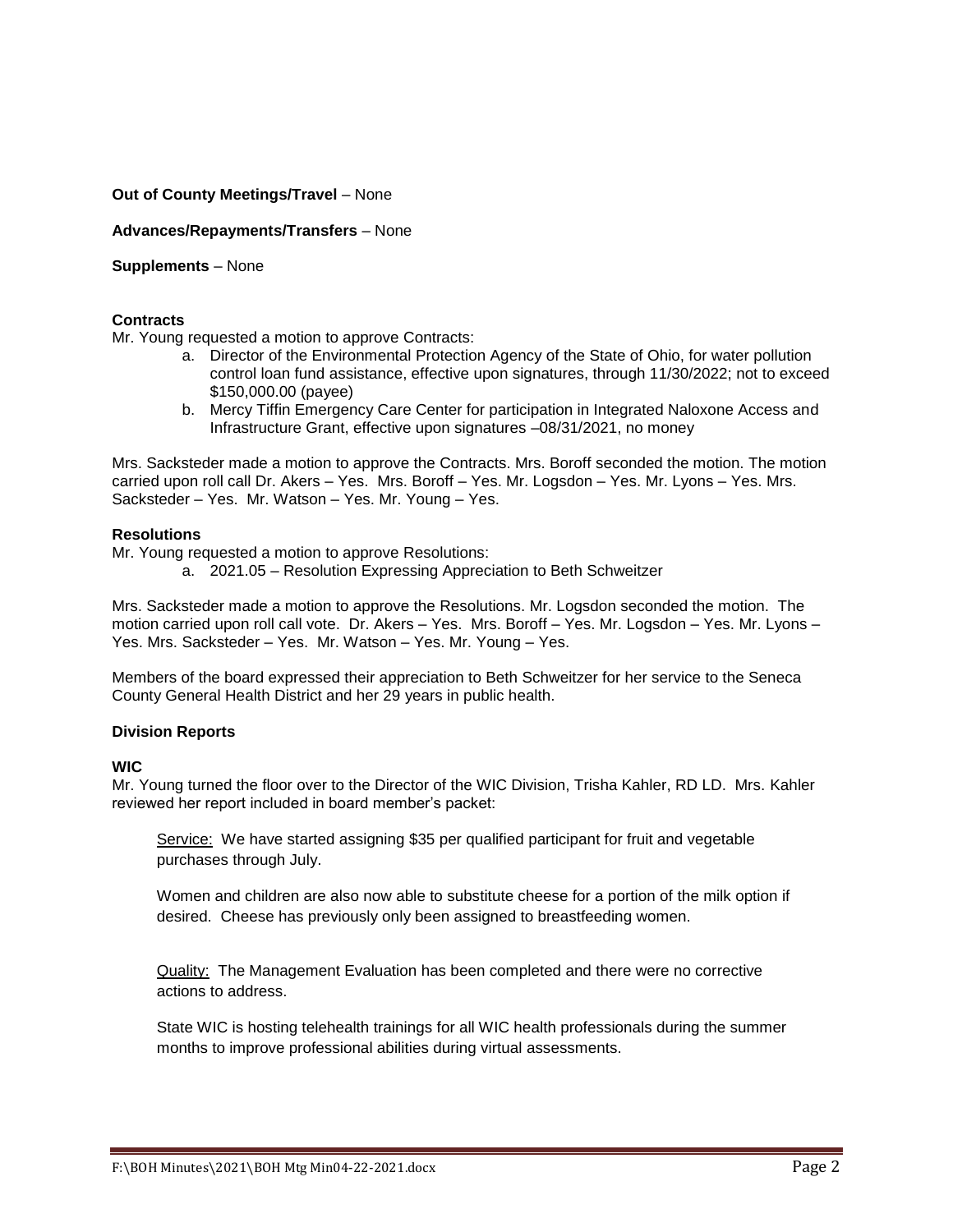Fiscal: In March 2021, \$47,415.33 of WIC transactions was paid to Seneca County Authorized Retailers.

Mr. Logsdon stated that he has some information that may help WIC with the telehealth trainings. He will send that information to Trish.

## **Nursing**

Mr. Young turned the floor over to the Director of Nursing, Andrea Cook, BSN RN. Ms. Cook reviewed her report included in board member's packet:

## People:

We continue to seek applications to hire two full time nurses.

### Quality:

Always striving to provide exceptional service.

### Service:

# **COVID19**

- $\circ$  As of 4/21/2021 we have had a total of 5,285 positive COVID cases, 2,356 males, 2,929 females, 7 hospitalized, average age is 46, 85 active cases and 138 deaths.
- $\circ$  As of 4/21/2021 we have provide 58 COVID vaccination clinics, 3,043 first doses, 2,404 second doses and 786 Janssen for a total of 6,233 COVID vaccinations given.
- o We had 962 positive cases of COVID in January, 238 in February and 277 in March.
- $\circ$  Staff members contact traced 357 people in January, 223 people in February and 159 in March.
- o We are scheduling COVID clinics every Wednesday from 8-5:45 by appointment and walk in. Ms. Cook said they are working with the schools on providing the Pfizer Vaccine for the Students.
- o We have worked with ODH and Impact Health to facilitate Mobile Clinics in Fostoria April  $9^{\text{th}}$ , 10<sup>th</sup>, 16<sup>th</sup> and 17<sup>th,</sup> 18th and Attica Fairgrounds April 22<sup>nd</sup>, 23<sup>rd</sup> and 24<sup>th</sup>. The last 4 clinics were cancelled as a result of low or no appointments. Email was sent to those people whose appointments were cancelled to let them know that every Wednesday there will be a COVID clinic at the Health Department.

Mrs. Sacksteder what is the percent of people who are vaccinated in Seneca County. Ms. Goon stated that about 24 to 25 percent that are is fully vaccinated.

Mr. Logsdon said noticed a decrease in the number of people getting vaccinated in Seneca County. Mrs. Schweitzer stated that the number of people being vaccinated has been decreasing across the state.

Mrs. Sacksteder asked if the Health Department has plenty of doses of the COVID vaccine available. Ms. Cook said we have 814 doses of Johnson & Johnson, 1200 to 1300 Moderna, and no Pfizer currently.

## **Environmental Health**

Mr. Young turned the floor over to the Director of Environmental Health, Laura Wallrabenstein, MA RS. Mrs. Wallrabenstein reviewed her report included in board member's packet:

Mrs. Wallrabenstein presented for condemnation, property located at:

1. 115 Michael St. Bettsville, OH 44815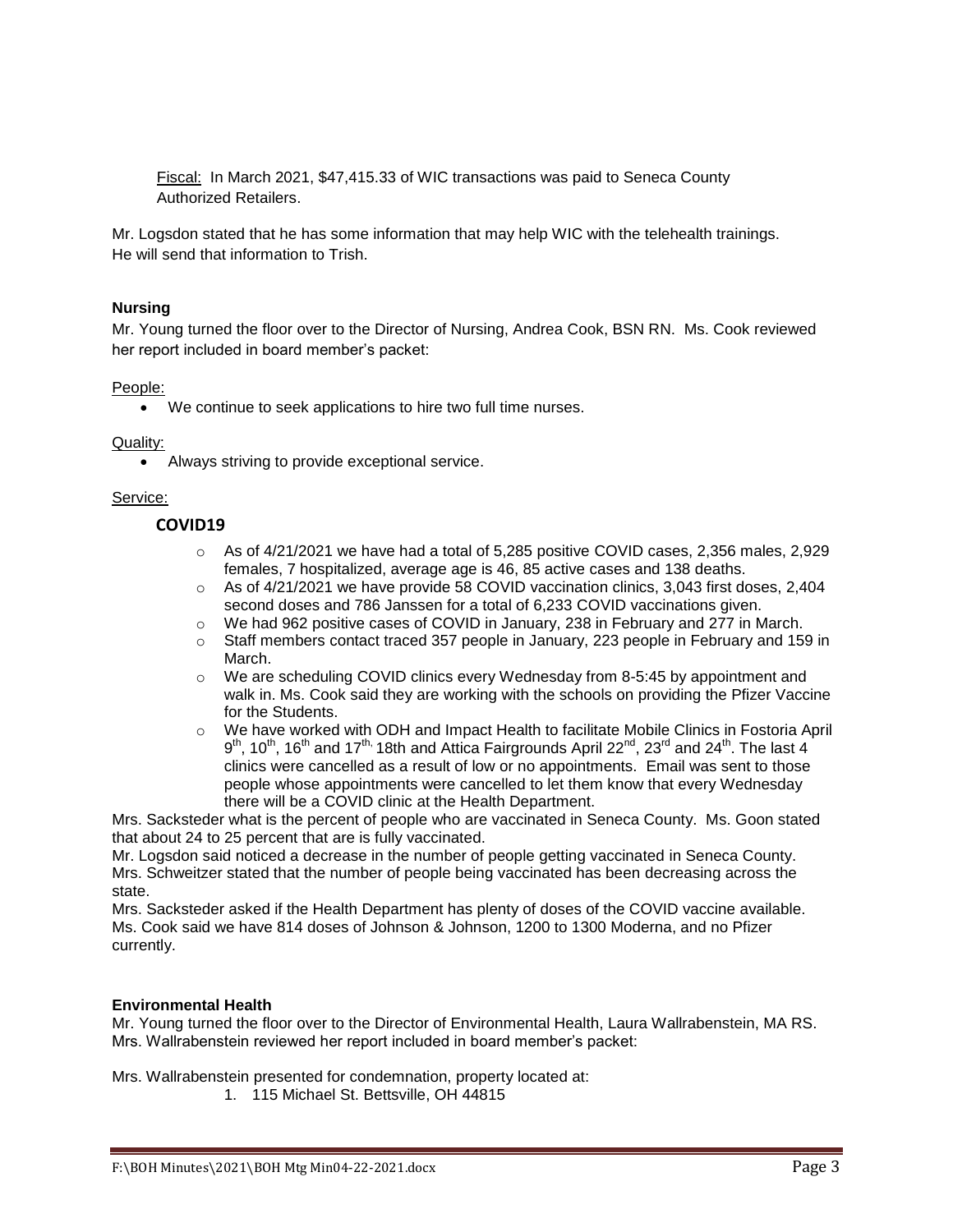### Owned by: Virgil L Ward Jr. (LE) & Michael Ward, etal (same address)

Mr. Young requested a motion to approve the condemnation of the property located at 115 Michael St. Bettsville, OH 44815, Owned by Virgil L Ward Jr.(LE) & Michael Ward, etal (same address). Mrs. Boroff made a motion to approve the condemnation of the properties located at 115 Michael St. Bettsville, OH 44815, Owned by Virgil L Ward Jr.(LE) & Michael Ward, etal (same address) Mr. Logsdon seconded the motion. The motion carried upon roll call vote. Dr. Akers – abstain. Mrs. Boroff – Yes. Mr. Logsdon – Yes. Mr. Lyons – Yes. Mrs. Sacksteder – Yes. Mr. Watson – Yes. Mr. Young – Yes.

# **General Update**:

**Financial**: In the past we have done all of the required NPDES sampling in the county (because nobody else offered it). This year Bojhun Lab is offering sampling so that will reduce our income from this program and also will reduce the time commitment from Matt to do 86 samples in the summer.

We will no longer be contracting to do out of county mobile home park inspections as we have for several years. The Department of Commerce has decided that local health departments will not do out of county inspections any more. This will be a loss of revenue.

**Quality:** I am still way behind on work with our quality improvement plan. . .

**Growth:** Hoping to have a new sanitarian hired by the next board meeting.

People: Amber Terry has been learning the O&M clerk job and is a welcome addition to our staff. I have continued to do a lot of work with O&M as far as following up with late reports and late payments. Matt & I have been meeting with Tiffin City officials regarding annexation issues and septic/sewer systems.

Nicki has been working on many plan reviews for food services – So far in 2021 there have been 8 plan reviews and 5 new mobiles – we anticipate several more plan reviews in the near future.

In addition to landfill duties, Austin has been doing our contractual mobile home park inspections that Amanda used to do.

## **Landfill update**

- New General Manager; Crystal Young
- New Company Name; WIN Waste Innovations
- Phase 13 is in progress, Select Waste Layer placement has been completed
- Work on new cell has begun
- Construction on haul road in progress
- Wetland Restoration

Stationary Monitors – 12 readings over 15 ppb SCGHD Monitoring – No readings over 15 ppb SCGHD inspections – No violations cited OEPA violations – No known violations License conditions – Conditions are being followed

Stationary Meter Exceedance Breakdown

Of the 4 of the 12 total exceedances are possible anomalous readings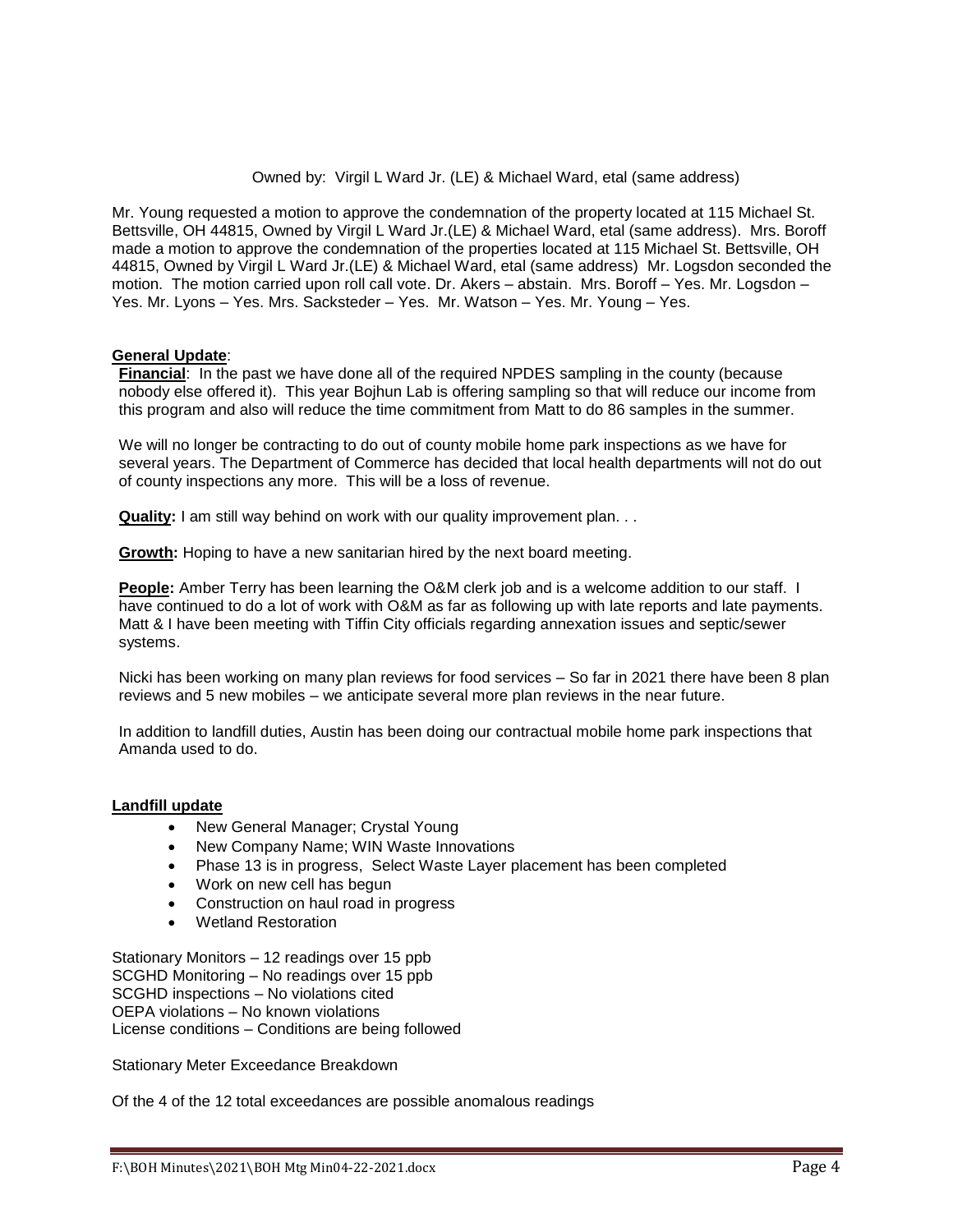On 3/5/2021 a stationary meter located on TR108 recorded 8 exceedances ranging from 15.16 ppb-20.14 ppb from the hours of 0:00-2:30 am. The wind was from the northwest making Sunny Farms Landfill a possible source.

On 3/9/2021 a stationary meter located on US 224 recorded an exceedance of 130.23 ppb at 21:30 pm. The wind was out of the south making Sunny Farms Landfill an unlikely source.

On 3/26/2021 a stationary meter located on US 224 recorded 3 exceedances. At 6:40 am a reading of 160.27 ppb with the wind coming out of the North West was recorded making Sunny Farms Landfill a possible source. Then at 16:50 pm and 17:00 pm an exceedance of 110.18 ppb with the wind out of the South West and West respectively. The location of this meter and wind direction makes Sunny Farms Land Fill an unlikely source.

Unlikely source does not mean impossible, exceedances are looked at in conjunction with wind direction and H2S concentrations surrounding the exceedances in question

### **Health Commissioner**

Mr. Young turned the floor over to the Health Commissioner, Beth Schweitzer, MPH.

### **Service:**

Four All AOHC Member Calls Two NW District Calls Two AOHC Board meetings with ODH Leadership Four calls for all health commissioners with Governor DeWine Four ODH Calls for health departments only Two Seneca County Emergency Partners meetings Two Response team meetings One Elected Official Department Heads calls Calls with WBVI radio 3 calls with school Superintendents Two Homeless shelter calls Four Vaccine calls

## **People:**

All staff meeting to introduce Anne to employees

Meet with Anne regularly to orient (although she needs very little orienting) and starting to meet with each division director and Anne to discuss division activities, goals, needs.

### **Growth:**

Two Mass vaccination clinics in Fostoria and looking for other sites in the county to hold additional clinics.

Investigating going into businesses to do COVID vaccine as well as into the schools.

### **Quality:**

Dealing with Johnson & Johnson vaccine halt.

**Financial:**

CO21 Grant Report

### **Employee Related Actions**